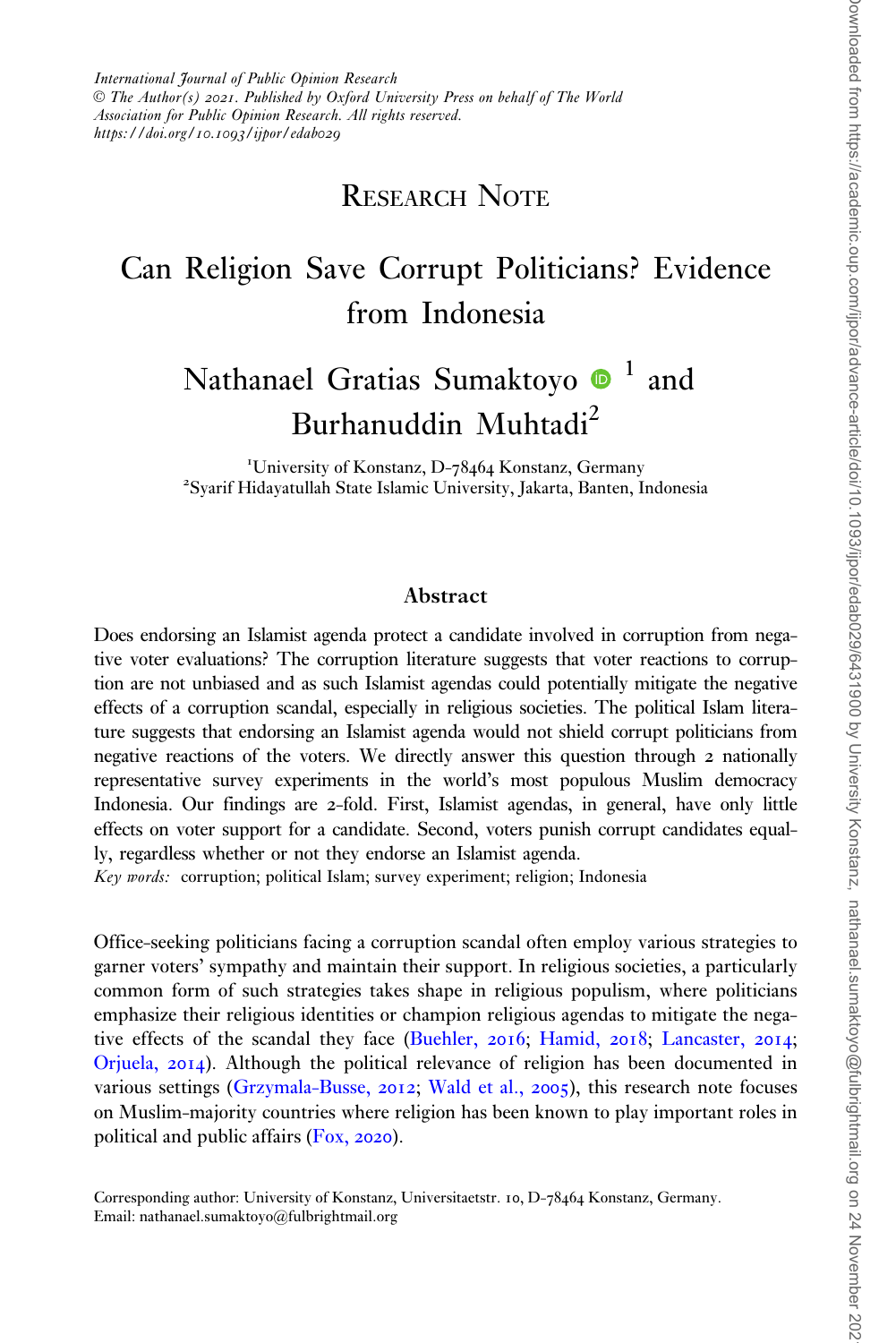There are multiple instances of politicians in Muslim countries advancing religious agendas when faced with a corruption scandal. For example, facing corruption allegations in the 1Malaysia Development Berhad scandal, the then prime minister of Malaysia Najib Razak advocated an implementation of strict and extreme version of Islamic laws that included stoning and amputation to shore up support among the Muslim Malay voters, stating that "We want to develop Islam" and that "Non-Muslims must understand that this is ... about empowering the sharia courts." [\(Sipalan,](#page-10-0) 2016, para. 4–5). In another example, [Yilmaz and Bashirov \(](#page-11-0)2018) show how religious agendas were employed to shield the Turkish Justice and Development Party's politicians from negative corruption scandals. These examples mean that our study not only offers theoretical and empirical contribution to the literature, but also answers practical, realworld politics concerns regarding politics and religion.

Can endorsing an Islamist agenda protect a candidate involved in a corruption scandal from negative voter evaluations? Despite anecdotal evidence regarding the prevalence of such religious populism and arguments about how religion and corruption often intertwine [\(De La O & Rodden,](#page-9-0) 2008; [Gokcekus](#page-9-0) [& Ekici,](#page-9-0) 2020; [Marquette et al.,](#page-10-0) [2014](#page-10-0); [Orjuela,](#page-10-0) 2014), to our knowledge, no study has provided a direct empirical answer to this question. In fact, the literature on corruption and the literature on political Islam seem to offer competing answers.

The literature on corruption highlights how voter evaluations of a corrupt politician are not unbiased. Voters are more forgiving of corrupt politicians who share their political views ([Anduiza et al.,](#page-8-0) 2013; [Solaz et al.,](#page-10-0) 2019). This suggests that religious agendas, at least in religious societies, may indeed protect corrupt politicians from negative voter evaluations. On the other hand, the literature on political Islam suggests that the effects of Islamist labels and agendas are generally minimal [\(Grewal et al.,](#page-9-0) 2019; [Kurzman](#page-10-0) & Türkoğlu, [2015](#page-10-0); [Pepinsky et al.,](#page-10-0) 2012; [Sumaktoyo et al.,](#page-10-0) 2016). Islamist cues matter only to the extent that voters are uncertain about the candidate's or the party's economic performance. If voters perceive a candidate or a party negatively (e.g., as being corrupt), then Islamist cues would have no effects.

We fill this gap in the literature and test these competing predictions by fielding two nationally representative survey experiments in the world's most populous Muslim-majority country Indonesia. Our primary survey varies the corruption information and the religious (Islamist) agenda of a political candidate. This setup enables us to examine how voters respond to different combinations of corruption and religious rhetoric. Our secondary survey utilizes a different issue to validate that the effect of Islamist agenda is indeed minimal.

Our study contributes to the literature in two regards. First, our experiment enables us to show, with a strong causal validity, how voters would behave on the normative level in response to a candidate's corruption and religious rhetoric. Normative responses may or may not correspond to real-life politics ([Boas et al.,](#page-9-0) 2019; [Incerti,](#page-9-0) 2020). However, they are paramount to illuminate the basic principles of voting behavior at work by showcasing what voters consider desirable or undesirable ([McDermott,](#page-10-0) 2011).

Second, our study contributes to the political Islam literature by addressing a scarcity in the study of corruption and political behavior in Muslim countries. Political Islam literature has been dominated by studies on voting behavior ([Grewal et al.,](#page-9-0) 2019; [Kurzman](#page-10-0) & Türkoğlu, [2015](#page-10-0)), protest and violence (e.g., [Fair et al.,](#page-9-0) 2012; [Hoffman](#page-9-0) & [Jamal,](#page-9-0) 2014), or intolerance and discrimination ([Sumaktoyo,](#page-10-0) 2020). Despite the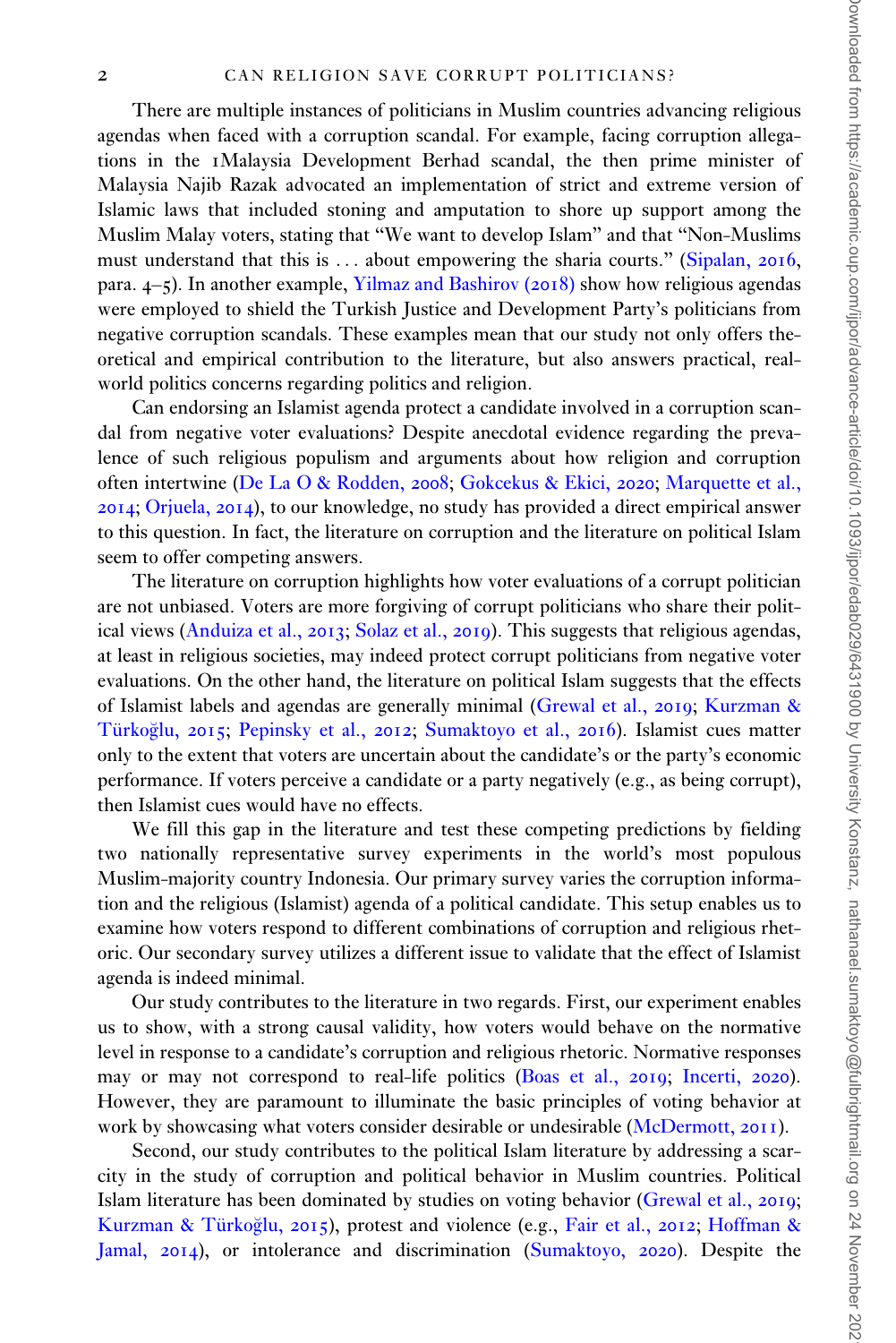prevalence of corruption in many Muslim countries [\(Rehman & Askari,](#page-10-0) 2010), ironically little attention has been devoted to corruption and electoral behavior.

A study by [Kalin and Siddiqui \(](#page-9-0)2016), examining how religion and corruption interact to shape voter support in Pakistan, is a notable exception. However, their study is different from ours in three ways. First, their religiosity treatment emphasized personal religiosity (piety) of the candidate, whereas ours is about the effect of political religiosity or endorsement of an Islamist agenda. Second, their corruption treatment tapped more on personal integrity, describing the candidate as failing to pay taxes and lying about university degree, whereas ours is strictly on corruption. Last, their study, by explicitly describing the candidate as either Sunni or Shia, included an important third factor besides religiosity and corruption: sectarianism. We are able to avoid this sectarian angle as sectarian identity is not as salient in Indonesia. A survey of Indonesian Muslims by the [Pew Research Center \(](#page-10-0)2013) finds that only 28% identified as Sunni while the majority (about  $67\%$ ) described themselves as "just Muslim."

Our findings are twofold. First, consistent with previous studies on corruption, we find that portraying a candidate as corrupt hurts voter support for the candidate. However, we find no effect of Islamist rhetoric. A religious agenda neither hurts nor helps the candidate. Second, we find that the negative effect of corruption is similar regardless whether or not the candidate engages in Islamist rhetoric. Supplementary analyses show that this lack of effect holds up even among religious voters and voters supportive of political Islam.

#### Corruption and religion

That voters would be less likely to support a corrupt candidate is well documented in survey settings [\(Incerti,](#page-9-0) 2020). Given the negative economic consequences of corruption, voters may punish a corrupt candidate because they perceive the candidate as a threat to their economic interests. Furthermore, since corruption is both immoral and criminal, voters may perceive corrupt candidates as lacking in integrity and consequently reject them. We, therefore, expect that a corrupt candidate would receive lower support than a noncorrupt candidate.

Hypothesis 1: Corruption information decreases support for a candidate.

Predictions concerning the effect of an Islamist agenda are more mixed, reflecting the diverging views in the literature. The first view argues for an Islamist electoral advantage. Islamist actors should receive more support due to their clean image and provision of social services [\(Brooke,](#page-9-0) 2019; [Henderson & Kuncoro,](#page-9-0) 2011). Islamist actors' religious labels also place them in a better position to offer an intangible reward: heaven. Although they might not receive direct rewards or obtain the desired good governance, some voters may vote Islamist in expectation of a divine reward ([Grewal](#page-9-0) [et al.,](#page-9-0) 2019).

The second viewpoint is that of no advantage or of conditional electoral advantage for Islamist actors (Kurzman & Türkoğlu, [2015](#page-10-0); [Pepinsky et al.,](#page-10-0) 2012). Islamist actors are associated with good public services delivery [\(Cammett](#page-9-0) [& Luong,](#page-9-0)  $2014$ ) and being religious is generally associated with positive things ([Randolph-Seng & Nielsen,](#page-10-0) 2007). Yet, these associations by themselves carry no electoral benefits. Their utility is constrained to conditions of uncertainty when voters are uncertain about a candidate's performance. In such an uncertainty, voters have to infer a candidate's future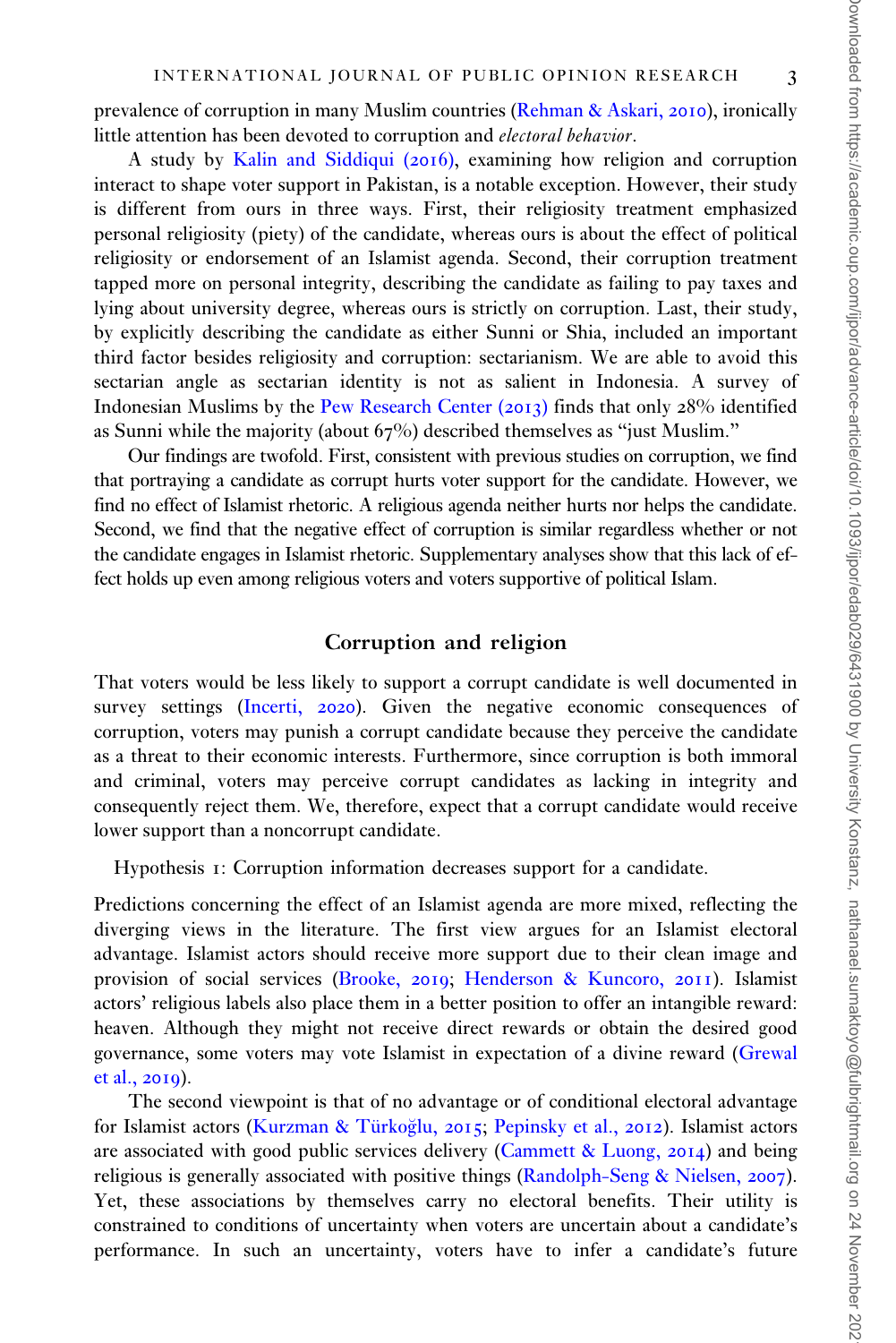performance and the candidate's religious view often serves as a ready cue. If other cues are more salient and the voters are quite certain about the candidate's performance, religious labels, and agendas would not matter as much.

Hypothesis 2A: Embracing an Islamist agenda leads to higher voter support. Hypothesis 2B: There is no effect of embracing an Islamist agenda.

To our knowledge no studies have directly examined how corruption and Islamist agenda interact with each other to shape voter preference. Nonetheless, we can derive from the literature two predictions. The first is a religious protection effect in which the negative effect of corruption is weaker for the Islamist candidate. Religious agendas can signal religious identity which would be welcome by religious voters in typically religious Muslim societies [\(Pew Research Center,](#page-10-0) 2013). Research also has established the partisan nature of corruption evaluation. Voters are more forgiving of corrupt politicians who share their political views ([Anduiza et al.,](#page-8-0) 2013; [Solaz et al.,](#page-10-0) 2019). It is thus possible that in religious societies voters would be more forgiving of corruption if done by a candidate who embraces religious agendas (and in doing so signals his or her own religiousness) as opposed to one who does not.

The second possibility is a *simple null interaction effect*. Religious labels and agendas are particularly effectual in the condition of incomplete information [\(Pepinsky et al.,](#page-10-0) 2012). The more information the voters have, the less influence religious information would have [\(Weber](#page-11-0) [& Thornton,](#page-11-0) 2012). In that sense, corruption information should outweigh any effect that religious agendas might have. Regardless whether or not the candidate is an Islamist, the decrease in electoral support induced by a corruption scandal would be about the same.

Hypothesis 3A: The negative effect of corruption would be weaker for the Islamist candidate.

Hypothesis 3B: The negative effect of corruption would be the same for Islamist and non-Islamist candidates.

#### The case: Indonesia

We test our hypotheses in the context of the world's largest Muslim democracy Indonesia. The country promises real-world validity due to the salience of both corruption and Islamist agendas. A recent survey finds that  $>70\%$  of the respondents thought that the level of corruption had stayed the same or actually worsened during the past 2 years [\(Lembaga Survei Indonesia,](#page-10-0) 2018). Endorsement of Islamist agendas is also a relatively common electoral strategy ([Buehler,](#page-9-0) 2016; [Tanuwidjaja,](#page-10-0) 2010). All these suggest that the issues examined in this study are of relevance to the respondents. Furthermore, there is also the reason that Indonesia's elections are relatively free and fair. Candidates and parties compete for votes either through promises or more illicit means such as vote buying [\(Muhtadi,](#page-10-0) 2019). This means voter preferences matter and that it is important to understand the factors that shape these preferences.

#### Data and design

We embedded our primary experiment in a nationally representative face-to-face survey of Indonesian voters in January 2020. The sampling followed a standard procedure of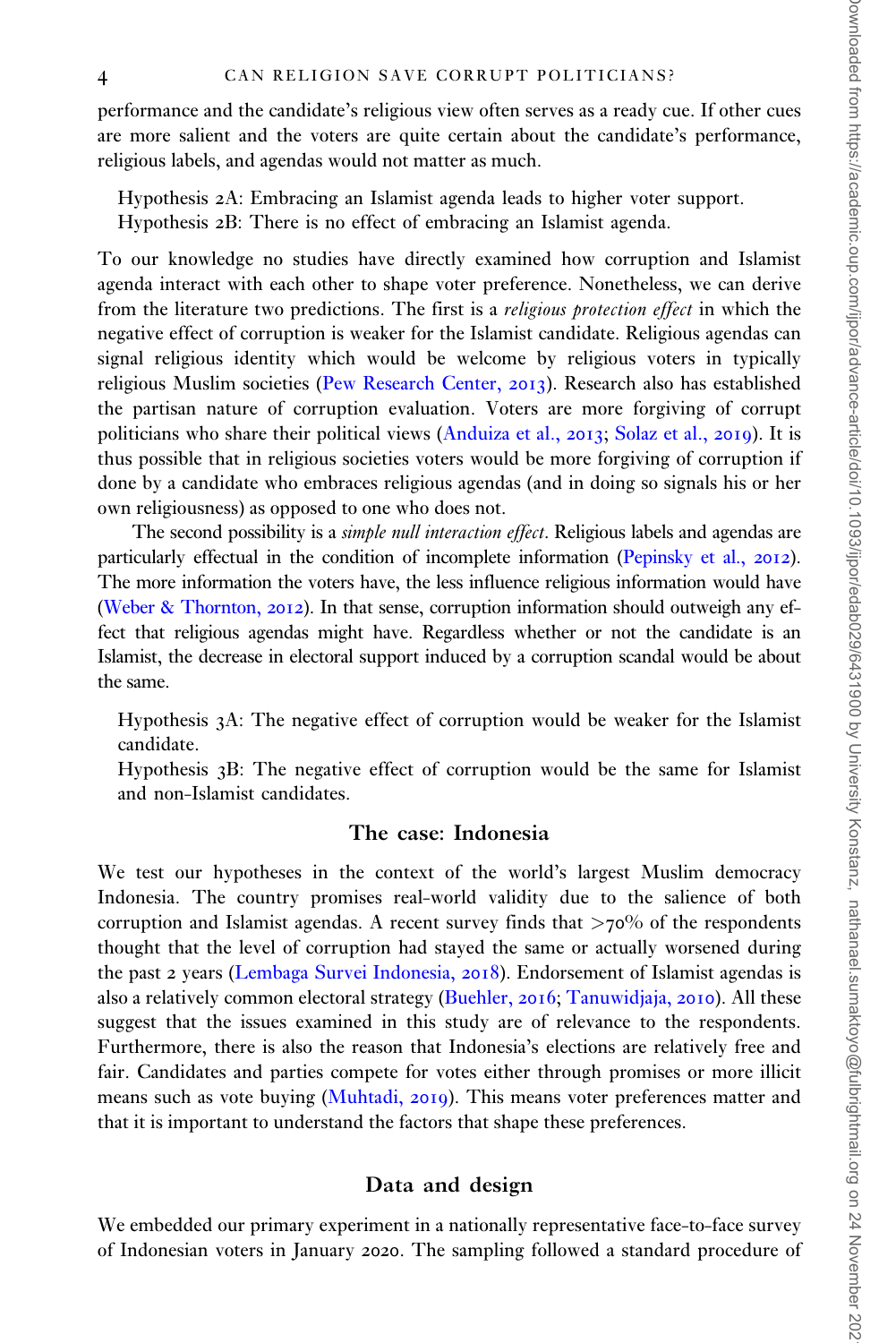political surveys in Indonesia [\(Mujani et al.,](#page-10-0) 2018) and is described in the [Supplementary Appendix](https://academic.oup.com/ijpor/article-lookup/doi/10.1093/ijpor/edab029#supplementary-data). We interviewed 2,020 respondents with 88.8% response rate. As politicians logically employ Islamist agendas to appeal to Muslim voters, to maintain the validity of our treatment we restricted our analysis to the 1,840 Muslim respondents.

We employed a  $2 \times 2$  design, combining a two-level corruption treatment (no corruption info or corrupt) with a two-level Islamist treatment (no Islamist agenda or with an Islamist agenda). Respondents were read:

Suppose that there is a candidate for the regent/mayoral position in your area who has a business background [and is suspected to be involved in a corruption scandal]. If elected, this candidate promises to expand employment [and gives ulema bigger roles in policymaking]. Will you vote for the candidate? Responses were binary choices of Yes/No.

Of all Muslim respondents, 451 (24.5%) were presented with the corrupt non-Islamist candidate description,  $460 (25\%)$  with the noncorrupt non-Islamist description,  $459$  $(24.9\%)$  with the corrupt Islamist description, and 470  $(25.5\%)$  with the noncorrupt Islamist description. The groups were balanced on various covariates (see [Supplementary Appendix\)](https://academic.oup.com/ijpor/article-lookup/doi/10.1093/ijpor/edab029#supplementary-data).

We focus on giving bigger roles to ulema as the Islamist agenda of interest due to its relevance to Indonesia. First, the issue has its supporters and opponents. [Fossati et al.](#page-9-0) ([2020](#page-9-0)) find that 47% of Indonesian political elites and 37% of the public agree that ulema should play a very important role in politics. This variation means we can reasonably expect a treatment effect (compared with, for instance, if there is unanimous support or opposition toward it).

Second, among the policymakers themselves, ulema has a disproportionately large influence. For example, [Crouch \(](#page-9-0)2011) finds how the court often refers to fatwas from the Indonesian Council of Ulema when trying blasphemy cases, despite the council is essentially a civil society organization with no legal recognition in the Indonesia's constitutional law. In the electoral context, securing support from ulema has become one of the things that any reasonable candidates need to do. Even the current president, Joko Widodo, picked the cleric Ma'ruf Amin as his running mate, despite the latter's lack of experience in government.

The perceptive reader might wonder whether describing the candidate as promising to expand employment would dampen the effect of the ulema agenda by signaling a positive economic performance [\(Pepinsky et al.,](#page-10-0) 2012). This is an interesting scenario and, without a new experiment, we cannot fully rule out this possibility. However, we argue that the likelihood of this explanation driving our results is likely low for two reasons. First, expanding employment is a common electoral promise. This should decrease the possibility that the promise signaling a positive or a negative performance. Second, we explicitly described in the wording that it is a promise and, at least in politics, a promise may or may not get fulfilled. This is different from [Pepinsky et al. \(](#page-10-0)2012) who explicitly describe the performance as either positive, negative, or uncertain.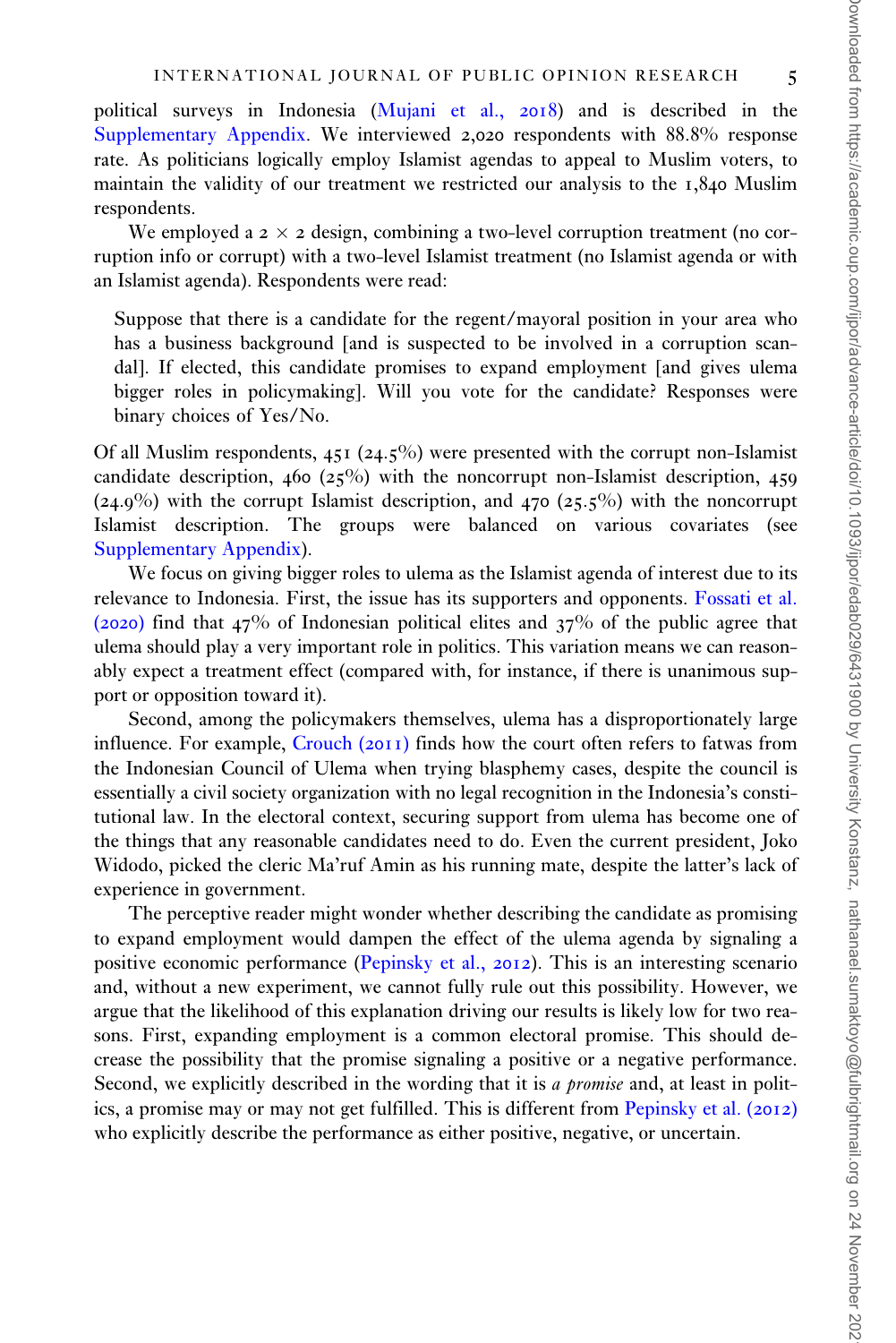#### Analysis

For ease of interpretation, we employed ordinary least squares models that take into account the sampling weight, presenting the results as [Table](#page-6-0) 1. Substantively identical results from logistic regression models are available in the [Supplementary Appendix](https://academic.oup.com/ijpor/article-lookup/doi/10.1093/ijpor/edab029#supplementary-data). Models 1 and 2 from the January 2020 survey are our main models. [Figure](#page-7-0) 1 presents the predicted voting likelihood for the four experimental groups, as well as the marginal effects of the two treatments and of the corruption treatment for different levels of ulema treatment, based on these Models 1 and 2.

The corruption treatment significantly decreases support for the candidate by an average of 59 points. This large effect corresponds to previous studies documenting a strong norm against corruption [\(Boas et al.,](#page-9-0) 2019; [Incerti,](#page-9-0) 2020). To the contrary, we find a null effect of the ulema treatment. Our power calculation suggests that our sample size was sufficient to detect an effect of the ulema treatment with 80% power if only the treatment had decreased or increased support for the candidate by 5.5 points.

We also find that the strength of the negative effect of corruption does not depend on whether or not the candidate is Islamist, as evidenced by the nonstatistically significant interaction effect in Model 2. Our simulation indicates that our sample size was sufficient to detect at 80% power a religious protection effect where the effect of corruption information is about 10 points smaller for an Islamist than a non-Islamist candidate.

Models  $3-8$  in [Table](#page-6-0) 1 present robustness tests for our findings. Models  $3-6$ examine if the magnitudes of the treatment effects and of the interaction term significantly vary by how religious the respondents are. In Models  $\alpha$  and  $\alpha$ , we focus on personal religiosity, operationalized as "how often respondents considered religion when making important decisions in their lives"  $(never)$  to 4 (always or routinely). Models 5 and 6 focus on support for political Islam (SPI) as a more political operationalization of religiosity. We operationalize SPI as whether or not the respondent reported voting for an Islamist party in the last general election in April 2019—9 months before the survey.<sup> $I$ </sup> In none of these models, do we see personal religiosity and support for political Islam moderate the treatment effects or the interaction between the treatments. This suggests that the findings presented in [Figure](#page-7-0)  $\,$  1 do not significantly vary between the less religious and the more religious respondents.

Models 7 and 8 examine whether the null effect of our Islamist treatment is replicable. Although not without precedence (e.g., Kurzman & Türkoğlu, [2015](#page-10-0); [Pepinsky et al.,](#page-10-0) 2012), the general lack of effect of our ulema treatment might raise a concern. Was our Islamist treatment too strong that it was not appealing to the respondents? To address this concern, we fielded a reduced-form of our design in another nationally representative survey in August 2020.

The follow-up survey was done by phone and interviewed an independent, smaller sample of 1,220 respondents, of which 1,102 were Muslim. Due to the smaller sample, we dropped the corruption treatment and kept the Islamist agenda treatment, changing it from advocating bigger roles for ulema to supporting an implementation of Islamic (sharia) laws. The treatment now read:

<sup>&</sup>lt;sup>1</sup>We followed the common classification of parties in Indonesian politics [\(Mujani et al.,](#page-10-0) 2018; [Pepinsky](#page-10-0) [et al.,](#page-10-0) 2012), counting as Islamist parties the Prosperous Justice Party, the United Development Party, and the Crescent Star Party.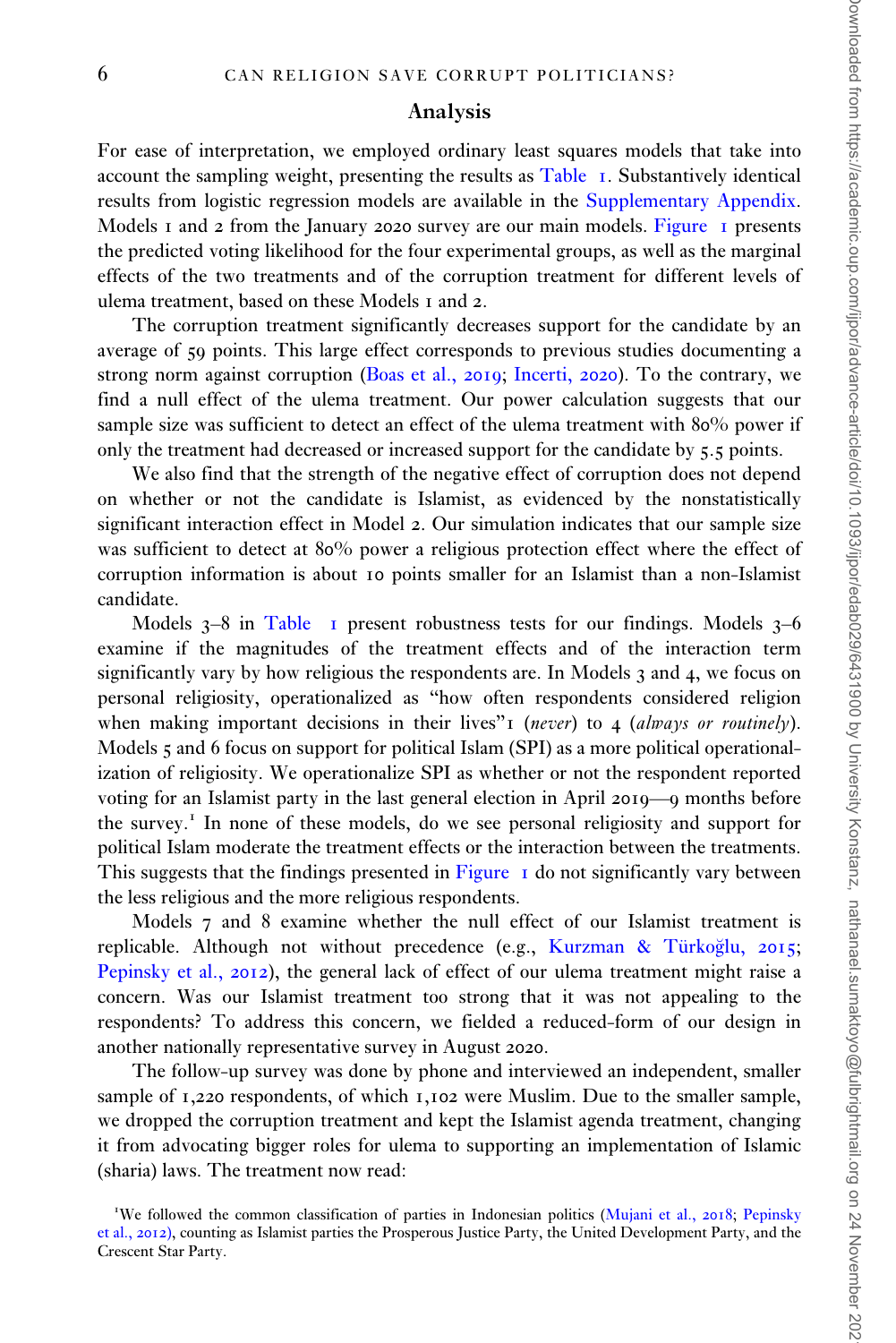<span id="page-6-0"></span>

| Variable                             |                        |                                                           | January 2020 survey    |                                                                      |                                           |                                                           | August 2020 survey    |                           |
|--------------------------------------|------------------------|-----------------------------------------------------------|------------------------|----------------------------------------------------------------------|-------------------------------------------|-----------------------------------------------------------|-----------------------|---------------------------|
|                                      | Model <sub>I</sub>     | Model 2                                                   | Model 3                | Model 4                                                              | Model 5                                   | Model 6                                                   | Model 7               | Model 8                   |
| Treatment<br>Corruption              | $-0.593$<br>(0.022)*** | $^{-0.627}_{(0.029)^{***}}$                               | $-0.507$<br>(0.112)*** | $^{-0.398}$<br>(0.154)**                                             | $^{-0.58}$ 5<br>(0.026)***                | $-0.622$<br>$(0.034)^{***}$                               |                       |                           |
| Islamist Treatment                   | (0.022)<br>$-0.006$    | $\begin{array}{c} -0.039 \\ (0.033) \\ 0.067 \end{array}$ | $0.013$<br>(0.033)     | 0.123                                                                | $0.003$<br>(0.026)                        | $\frac{-0.033}{(0.037)}$                                  | $^{10.001}_{(0.035)}$ | $^{-0.244}_{(0.162)}$     |
| Corrupt*Islamist                     |                        | (0.044)                                                   |                        | $(0.175)$<br>-0.228<br>(0.226)                                       |                                           | (0.051)<br>0.074                                          |                       |                           |
| Consider Religion                    |                        |                                                           | 0.010                  | $\begin{array}{c} 0.030 \\ (0.035) \\ -0.070 \\ (0.045) \end{array}$ |                                           |                                                           |                       | $^{-0.147***}$<br>(0.037) |
| Corrupt*Consider                     |                        |                                                           | (0.030)                |                                                                      |                                           |                                                           |                       |                           |
| Religion                             |                        |                                                           | (0.034)                |                                                                      |                                           |                                                           |                       |                           |
| Islamist*Consider                    |                        |                                                           |                        | $^{-0.051}_{(0.053)}$<br>0.092                                       |                                           |                                                           |                       | $0.078$<br>(0.052)        |
| Corrupt*Islamist*<br>Religion        |                        |                                                           | (0.034)                |                                                                      |                                           |                                                           |                       |                           |
| Consider Religion                    |                        |                                                           |                        | (0.068)                                                              |                                           |                                                           |                       |                           |
| Support for Political                |                        |                                                           |                        |                                                                      | $-0.081$                                  |                                                           |                       |                           |
| Islam                                |                        |                                                           |                        |                                                                      |                                           | $-0.134$<br>(0.090)                                       |                       |                           |
| Corrupt*Political                    |                        |                                                           |                        |                                                                      | $(-0.074)$<br>-0.011<br>(0.073)           | $0.096$<br>(0.110)                                        |                       |                           |
| Islam                                |                        |                                                           |                        |                                                                      |                                           |                                                           |                       |                           |
| Islamist*Political                   |                        |                                                           |                        |                                                                      | $0.019$<br>(0.072)                        |                                                           |                       |                           |
| Islam                                |                        |                                                           |                        |                                                                      |                                           | $\begin{array}{c} 0.129 \\ (0.118) \\ -0.218 \end{array}$ |                       |                           |
| Corrupt*Islamist*<br>Political Islam |                        |                                                           |                        |                                                                      |                                           |                                                           |                       |                           |
|                                      | 0.774                  | 0.791                                                     |                        | 0.692                                                                | $0.775***$<br>(0.022)<br>(0.022)<br>1,446 | $(0.143)$<br>0.793<br>$(0.024)$ ***                       | 0.68                  | 1.146                     |
| (Intercept)                          | $(0.019)$ ***          | $(0.022)^{***}$                                           | $0.740$<br>(0.102)***  | $(0.121)^{***}$                                                      |                                           |                                                           | $(0.025)^{***}$       | $(0.111)^{***}$           |
| Observations                         | 1,731                  | 1,731                                                     | 1,722                  | 1,722                                                                |                                           | $6+8$<br>0.348                                            | $^{931}_{0.000}$      | 826                       |
|                                      | 0.353                  | 0.354<br>0.353                                            | 0.351                  |                                                                      |                                           |                                                           |                       | 0.025                     |
| $R^2$ adjusted                       | 0.353                  |                                                           | 0.349                  | 0.353<br>0.350                                                       | 0.347<br>0.344                            | 0.345                                                     | 0.001                 | 0.021                     |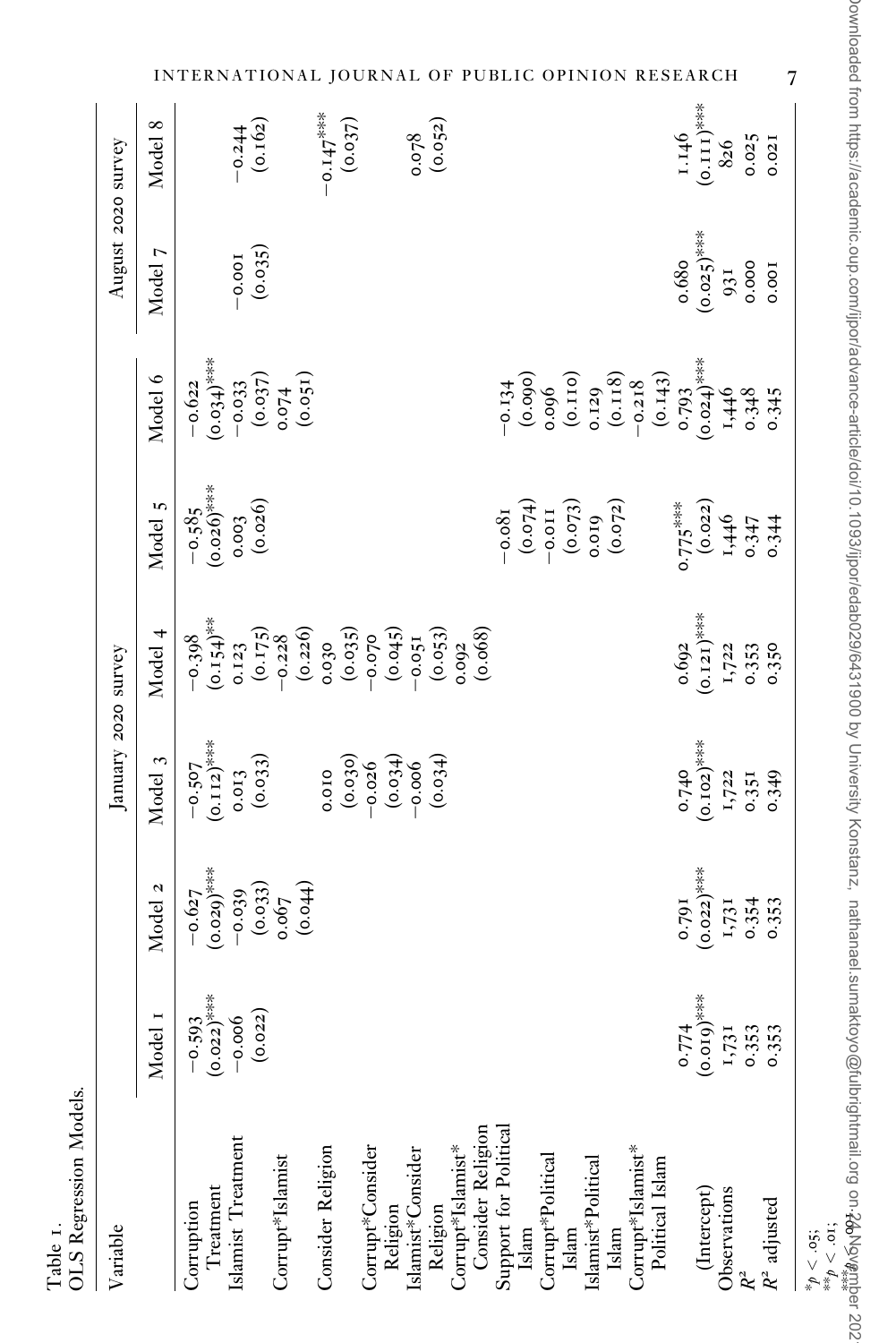<span id="page-7-0"></span>

Suppose that there is a candidate for the regent/mayoral position in your area who has a business background. If elected, this candidate promises to expand employment [and supports sharia laws]. Will you vote for the candidate?

In addition to being a common electoral strategy [\(Buehler,](#page-9-0) 2016), endorsing sharia laws is also less controversial than advocating for bigger roles of ulema in public affairs as the laws are often framed as targeting morality issues (e.g., sale of alcoholic beverages, regulation of nightlife).

Model 7 presents the main effect of the sharia endorsement treatment and Model 8 presents a model that interacts the sharia treatment with respondent religiosity. As in our main survey, we find that endorsing sharia only has little electoral effect and that this effect is not conditioned by how religious the respondent is.

#### Discussion

The findings we presented offer two contributions to the literature and highlight an avenue for future research. First, we are adding to a growing number of studies that have identified limited electoral benefits of Islamist labels and ideologies [\(Mujani et al.,](#page-10-0) 2018; [Pepinsky](#page-10-0) [et al.,](#page-10-0) 2012) or of personal piety ([Kalin](#page-9-0) & [Siddiqui,](#page-9-0) 2016). We demonstrate that these minimal effects hold up even when we use endorsement of an Islamist agenda as the religious cue.

Why, then, politicians engage in religious rhetoric and endorse religious agendas if the benefits are minimal? One possibility is that because that is what everyone else does. If virtually all candidates portray themselves as religious by embracing different religious agendas [\(Tanuwidjaja,](#page-10-0) 2010), a candidate not doing the same could be regarded as the odd one. In that sense, religious agendas might be more of an effort to avoid controversies than to make gains.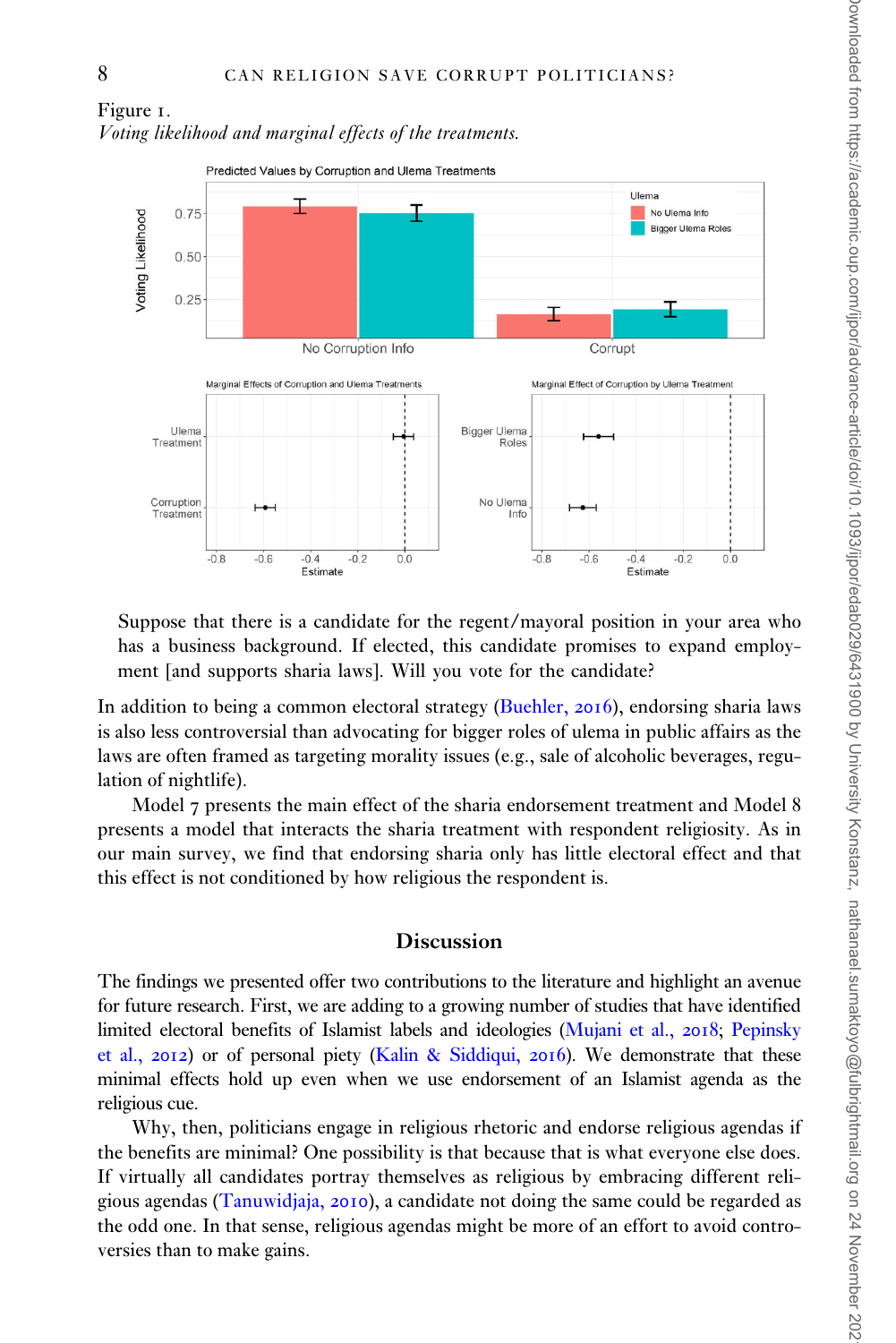<span id="page-8-0"></span>Second, our study also contributes to the corruption literature by highlighting a limit of partisan bias in corruption evaluations. Our findings suggest that corruption significantly shapes voter evaluation, even when an issue as personal and as polarizing as religion is involved. This conforms to existing studies on the primacy of economic considerations. Voters prefer Islamist to non-Islamist parties only if they are uncertain about the parties' economic performances ([Pepinsky et al.,](#page-10-0) 2012) or if they experience hardship [\(Grewal et al.,](#page-9-0) 2019). That economic factors strongly condition religious cues should allay concerns about religion acting as opium that prevents the public from demanding accountability ([Gokcekus](#page-9-0) [& Ekici,](#page-9-0) 2020).

At the same time, contrary to [Kalin and Siddiqui \(](#page-9-0)2016), we do not find that the Islamist candidate was being punished more severely than the non-Islamist candidate for the corruption scandal. This might reflect the different foci of the religiosity treatments. As mentioned, Kalin and Siddiqui focus on personal piety while we focus on endorsement of an Islamist agenda. Voters might perceive piety as being more closely tied to personal integrity and Islamist agendas as being mostly an electoral strategy not immediately related to the character of the person. Corruption information likely would look more negative if respondents already perceived the candidate as claiming to have high integrity.

Last, our findings and experimental design highlight an avenue for future research. Our design unequivocally provides the corruption information. As politicians' first response to corruption allegations is generally to deny them, we believe it would be fruitful to explore the roles of corruption denials. Denials would create information overflow, making it difficult for voters to keep track of what is happening. Such an information overflow can increase uncertainty and, in turn, voter reliance on heuristic processing, including one that is based on group identification and partisan cues (Anduiza et al., 2013; [Pepinsky et al.,](#page-10-0) 2012; [Solaz et al.,](#page-10-0) 2019).

In the case of corruption and political Islam, it is possible that the effect of Islamist agendas would be stronger if voters are presented with information about a candidate's corruption allegation *and* denials, as opposed to only the former as our study has done. The level of uncertainty in a design that incorporates both allegations and denials arguably would be high and that might force respondents to rely on ideological and partisan cues more heavily. Future studies may want to explore this possibility and, in doing so, contributes to our collective understanding of how voters respond to information about corruption and identity politics.

#### Supplementary Data

[Supplementary Data](https://academic.oup.com/ijpor/article-lookup/doi/10.1093/ijpor/edab029#supplementary-data) are available at *IIPOR* online.

Conflicts of interest: None declared.

#### References

Anduiza, E., Gallego, A., & Muñoz, J. (2013). Turning a blind eye: Experimental evidence of partisan bias in attitudes toward corruption. Comparative Political Studies, 46(12), 1664–1692. https://doi.org/10.1177/[0010414013489081](https://doi.org/10.1177/0010414013489081)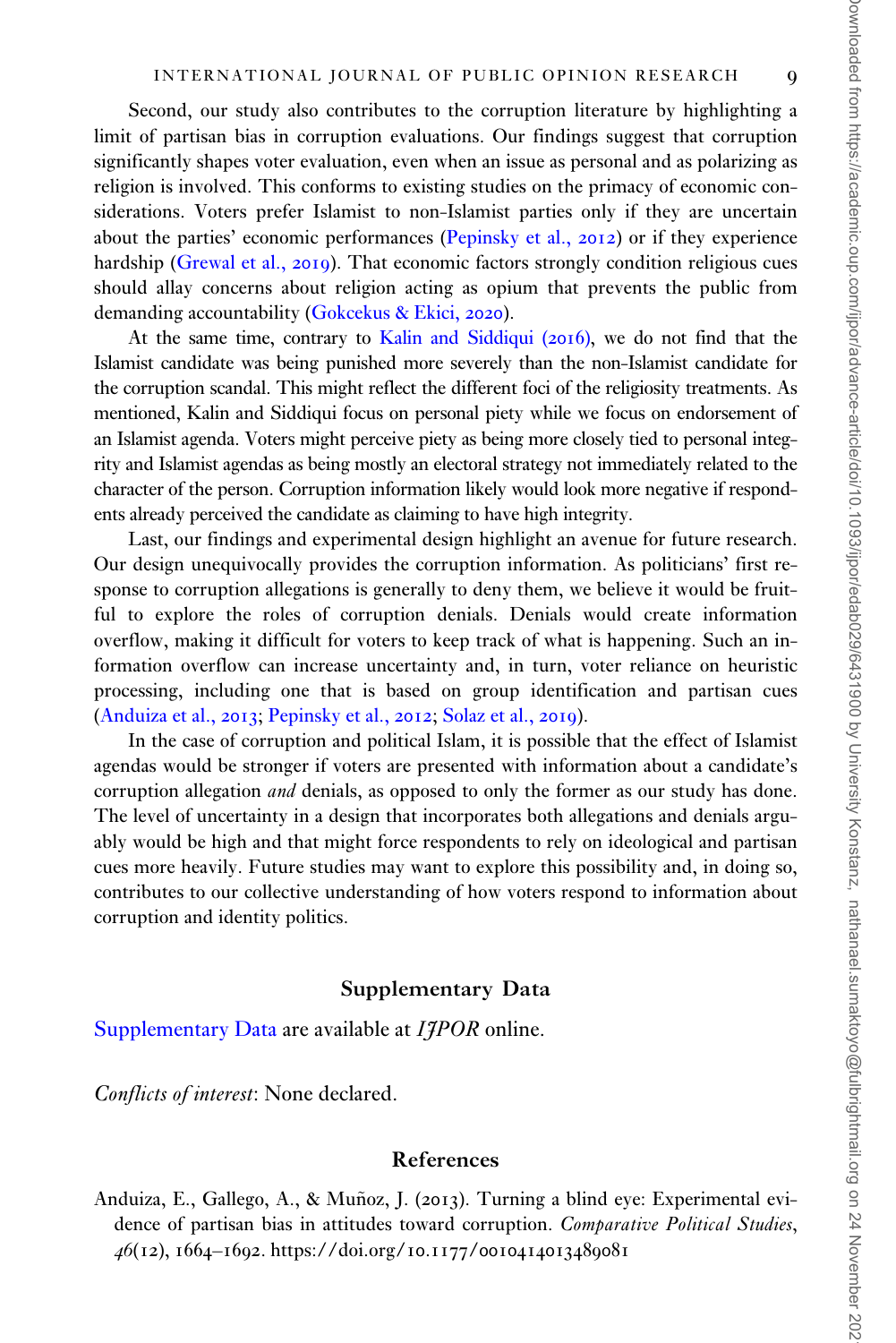- <span id="page-9-0"></span>Boas, T. C., Hidalgo, F. D., & Melo, M. A. (2019). Norms versus action: Why voters fail to sanction malfeasance in Brazil. American Journal of Political Science,  $63(2)$ , 385–400. [https://doi.org/](https://doi.org/10.1111/ajps.12413)10.1111/ajps.12413
- Brooke, S. (2019). Winning hearts and votes: Social services and the Islamist political advantage. Cornell University Press.
- Buehler, M. (2016). The politics of Shari'a law: Islamist activists and the state in democratizing Indonesia. Cambridge University Press.
- Cammett, M., & Luong, P. J. (2014). Is there an Islamist political advantage? Annual Review of Political Science,  $17(1)$ ,  $187-206$ . https://doi.org/10.1146[/annurev-polisci-](https://doi.org/10.1146/annurev-polisci-071112-221207)[071112](https://doi.org/10.1146/annurev-polisci-071112-221207)-221207
- Crouch, M. A. (2011). Law and religion in Indonesia: The constitutional court and the blasphemy law. Asian Journal of Comparative Law,  $7, 1-46$ . [https://doi.org/](https://doi.org/10.1017/S2194607800000582)10.1017/ S[2194607800000582](https://doi.org/10.1017/S2194607800000582)
- De La O, A. L., & Rodden, J. A. (2008). Does religion distract the poor? Income and issue voting around the world. Comparative Political Studies,  $4I(4-5)$ ,  $437-476$ . https://doi.org/10.1177/[0010414007313114](https://doi.org/10.1177/0010414007313114)
- Fair, C. C., Malhotra, N., & Shapiro, J. N. (2012). Faith or doctrine? Religion and support for political violence in Pakistan. Public Opinion Quarterly, 76(4), 688-720. [https://doi.org/](https://doi.org/10.1093/poq/nfs053)10.1093/poq/nfs053
- Fossati, D., Aspinall, E., Muhtadi, B., & Warburton, E. (2020). Ideological representation in clientelistic democracies: The Indonesian case. *Electoral Studies*, 63, 102111. [https://doi.org/](https://doi.org/10.1016/j.electstud.2019.102111)10.1016/j.electstud.2019.102111
- Fox, J. (2020). Thou shalt have no other Gods before me: Why governments discriminate against religious minorities. Cambridge University Press.
- Gokcekus, O., & Ekici, T. (2020). Religion, religiosity, and corruption. Review of Religious Research, 62, 563–581. [https://doi.org/](https://doi.org/10.1007/s13644-020-00421-2)10.1007/s13644-020-00421-2
- Grewal, S., Jamal, A. A., Masoud, T., & Nugent, E. R. (2019). Poverty and divine rewards: The electoral advantage of Islamist political parties. American Journal of Political Science, 63(4), 859–874. [https://doi.org/](https://doi.org/10.1111/ajps.12447)10.1111/ajps.12447
- Grzymala-Busse, A. (2012). Why comparative politics should take religion (more) seriously. Annual Review of Political Science, 15(1), 421-442. [https://doi.org/](https://doi.org/10.1146/annurev-polisci-033110-130442)10.1146/ [annurev-polisci-](https://doi.org/10.1146/annurev-polisci-033110-130442)033110-130442
- Hamid, A. F. A. (2018). The Islamist factor in Malaysia's fourteenth general election. The Round Table, 107(6), 683–701. [https://doi.org/](https://doi.org/10.1080/00358533.2018.1545937)10.1080/00358533.2018.1545937
- Henderson, J. V., & Kuncoro, A. (2011). Corruption and local democratization in Indonesia: The role of Islamic parties. *Journal of Development Economics*,  $94(2)$ , 164–180. [https://dx.doi.org/](https://dx.doi.org/10.1016%2Fj.jdeveco.2010.01.007)10.1016%2Fj.jdeveco.2010.01.007
- Hoffman, M., & Jamal, A. (2014). Religion in the Arab spring: Between two competing narratives. The Journal of Politics, 76(03), 593–606. [https://doi.org/](https://doi.org/10.1017/s0022381614000152)10.1017/ s[0022381614000152](https://doi.org/10.1017/s0022381614000152)
- Incerti, T. (2020). Corruption information and vote share: A meta-analysis and lessons for experimental design. American Political Science Review, 114(3), 761–774. [https://](https://doi.org/10.1017/S000305542000012X) doi.org/10.1017/S[000305542000012](https://doi.org/10.1017/S000305542000012X)X
- Kalin, M., & Siddiqui, N. (2016). Islam's political disadvantage: Corruption and religiosity in Quetta, Pakistan. Politics and Religion, 9(3), 456–480. [https://doi.org/](https://doi.org/10.1017/S1755048316000377)10. 1017/S[1755048316000377](https://doi.org/10.1017/S1755048316000377)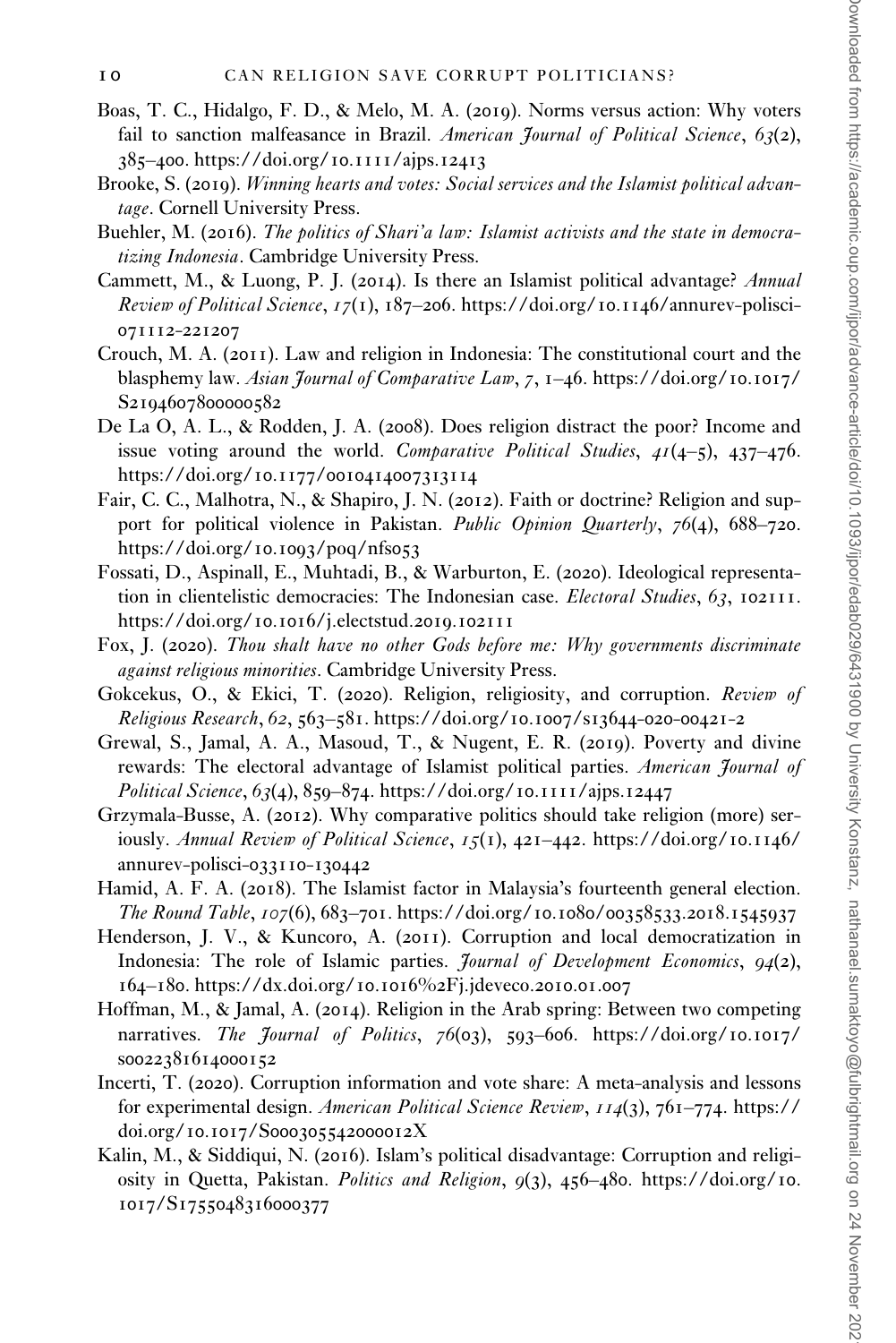- <span id="page-10-0"></span>Kurzman, C., & Türkoğlu, D. (2015). After the Arab spring: Do Muslims vote Islamic now? *Journal of Democracy*, 26(4), 100–109. [https://doi.org/](https://doi.org/10.1353/jod.2015.0073)10.1353/jod.2015.0073
- Lancaster, C. (2014). The iron law of Erdogan: The decay from intra-party democracy to personalistic rule. Third World Quarterly,  $35(9)$ ,  $1672-1690$ . [https://doi.org/](https://doi.org/10.1080/01436597.2014.970866)10. 1080/[01436597](https://doi.org/10.1080/01436597.2014.970866).2014.970866
- Lembaga Survei Indonesia. (2018). Tren Persepsi Publik tentang Demokrasi, Korupsi, dan Intoleransi. [https://www.dropbox.com/s/jg](https://www.dropbox.com/s/jg06y2r21mentco/2018.12%20LSI%20Tren%20Persepsi%20Publik%20tentang%20Korupsi%20di%20Indonesia.pdf?dl=0)06y2r21mentco/2018.12%20LSI% 20Tren%20Persepsi%20Publik%20tentang%20Korupsi%20di%20[Indonesia.pdf?](https://www.dropbox.com/s/jg06y2r21mentco/2018.12%20LSI%20Tren%20Persepsi%20Publik%20tentang%20Korupsi%20di%20Indonesia.pdf?dl=0) [dl](https://www.dropbox.com/s/jg06y2r21mentco/2018.12%20LSI%20Tren%20Persepsi%20Publik%20tentang%20Korupsi%20di%20Indonesia.pdf?dl=0)=[0](https://www.dropbox.com/s/jg06y2r21mentco/2018.12%20LSI%20Tren%20Persepsi%20Publik%20tentang%20Korupsi%20di%20Indonesia.pdf?dl=0). Date accessed March 10, 2021.
- Marquette, H., Pavarala, V., & Malik, K. K. (2014). Religion and attitudes towards corruption in India: A collective action problem? Development in Practice, 24(7), 854-866. [https://doi.org/](https://doi.org/10.1080/09614524.2014.942215)10.1080/09614524.2014.942215
- McDermott, R. (2011). Internal and external validity. In A. Lupia, D. P. Greene, J. H. Kuklinski, & J. N. Druckman (Eds.), Cambridge handbook of experimental political science (pp. 27–40). Cambridge University Press.
- Muhtadi, B. (2019). Vote buying in Indonesia: The mechanics of electoral bribery (1st ed. 2019 ed.). Palgrave Macmillan.
- Mujani, S., Liddle, R. W., & Ambardi, K. (2018). Voting behavior in Indonesia since democratization: Critical democrats. Cambridge University Press.
- Orjuela, C. (2014). Corruption and identity politics in divided societies. Third World  $\frac{0}{2}$  *Quarterly*, 35(5), 753–769. [https://doi.org/](https://doi.org/10.1080/01436597.2014.921426)10.1080/01436597.2014.921426
- Pepinsky, T. B., Liddle, R. W., & Mujani, S. (2012). Testing Islam's political advantage: Evidence from Indonesia. American Journal of Political Science, 56(3), 584–600. [https://doi.org/](https://doi.org/10.1111/j.1540-5907.2011.00570.x)10.1111/j.1540-5907.2011.00570.x
- Pew Research Center. (2013). The World's Muslims: Religion, Politics and Society. [http://www.pewforum.org/](http://www.pewforum.org/2013/04/30/the-worlds-muslims-2013-2/)2013/04/30/the-worlds-muslims-2013-2/.
- Randolph-Seng, B., & Nielsen, M. E. (2007). Honesty: One effect of primed religious representations. International Journal for the Psychology of Religion,  $17(4)$ , 303–315. https://doi.org/10.1080/[10508610701572812](https://doi.org/10.1080/10508610701572812)
- Rehman, S. S., & Askari, H. (2010). How Islamic are Islamic countries? Global Economy Journal, 10(2), 1–40. [https://doi.org/](https://doi.org/10.2202/1524-5861.1614)10.2202/1524-5861.1614
- Sipalan, J. (2016, November 29). Malaysian PM voices support for Islamic laws as he seeks to bolster support. *Reuters*. [https://www.reuters.com/article/us-malaysia-polit](https://www.reuters.com/article/us-malaysia-politics-idUSKBN13O0LO) [ics-idUSKBN](https://www.reuters.com/article/us-malaysia-politics-idUSKBN13O0LO)13O0LO.
- Solaz, H., De Vries, C. E., & de Geus, R. A. (2019). In-group loyalty and the punishment of corruption. *Comparative Political Studies*, 52(6), 896–926. [https://doi.org/](https://doi.org/10.1177/0010414018797951) 10.1177/[0010414018797951](https://doi.org/10.1177/0010414018797951)
- Sumaktoyo, N. G. (2020). Faith and friendship: Religious bonding and interfaith relations in Muslim countries. *Politics and Religion*,  $14(4)$ ,  $634-662$ . [https://doi.org/](https://doi.org/10.1017/S1755048320000589)10. 1017/S[1755048320000589](https://doi.org/10.1017/S1755048320000589)
- Sumaktoyo, N. G., Ottati, V., & Untoro, V. (2016). The paradoxical religiosity effect: Religion and politics in Indonesia and the United States. Politics and Religion, 9(3), 481–507. https://doi.org/10.1017/S[175504831500053](https://doi.org/10.1017/S175504831500053X)X
- Tanuwidjaja, S. (2010). Political Islam and Islamic parties in Indonesia: Critically assessing the evidence of Islam's political decline. Contemporary Southeast Asia,  $32(1)$ , 29–49. [https://doi.org/](https://doi.org/10.1355/CS32-1B)10.1355/CS32-1B